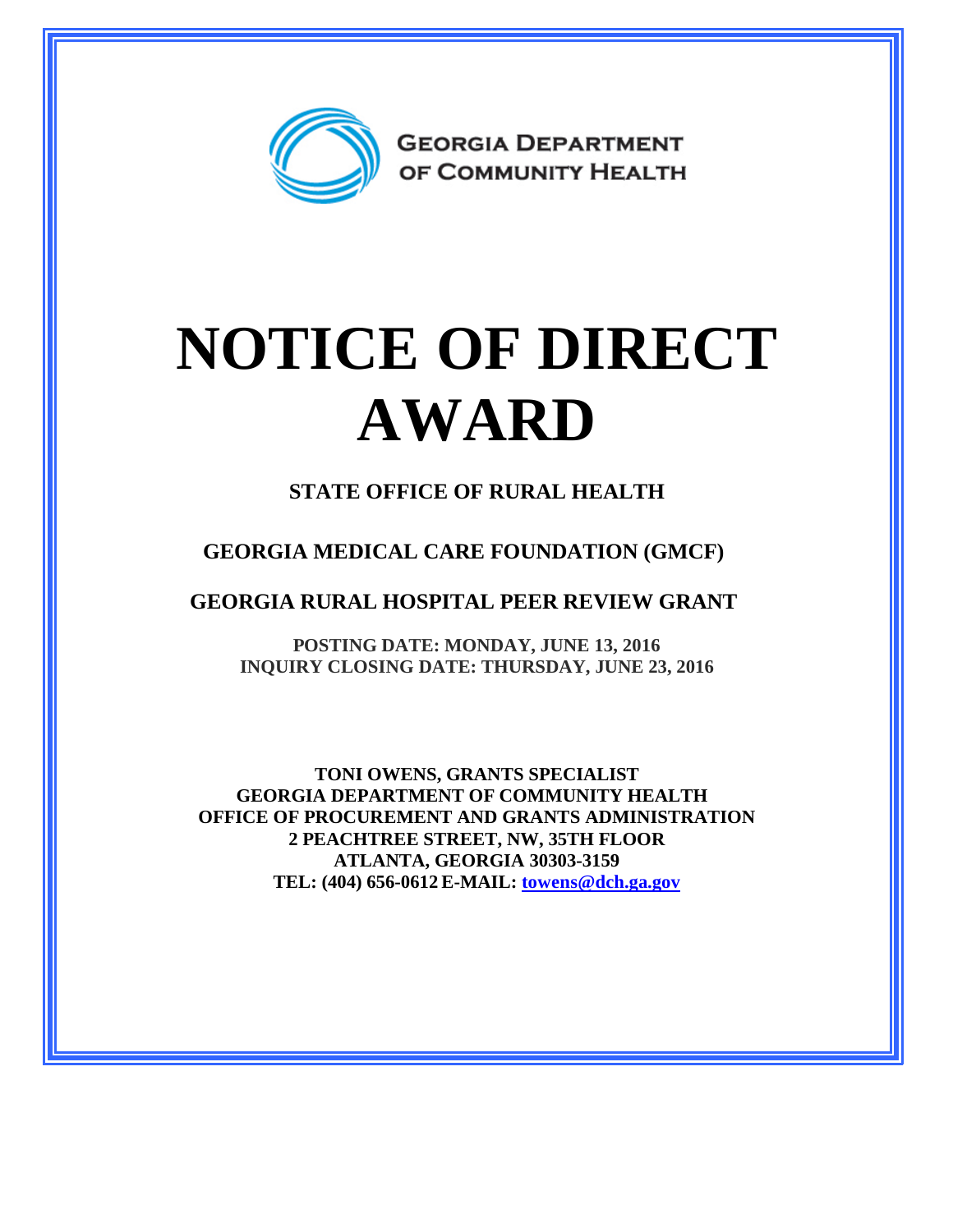| <u>DIRECT AWARD JUSTIFICATION</u><br><b>GEORGIA MEDICAL CARE FOUNDATION</b><br><b>GEORGIA RURAL HOSPITAL PEER REVIEW GRANT</b> |                                                                                                                                                                                                                                                                                                                                                                                                                                                                                                                                                                                                                                                                                                                                                                                                                                                                                                                                                                                                                                                                                                                                                                                                                                                                                                                                                                                                                                                                                                                          |
|--------------------------------------------------------------------------------------------------------------------------------|--------------------------------------------------------------------------------------------------------------------------------------------------------------------------------------------------------------------------------------------------------------------------------------------------------------------------------------------------------------------------------------------------------------------------------------------------------------------------------------------------------------------------------------------------------------------------------------------------------------------------------------------------------------------------------------------------------------------------------------------------------------------------------------------------------------------------------------------------------------------------------------------------------------------------------------------------------------------------------------------------------------------------------------------------------------------------------------------------------------------------------------------------------------------------------------------------------------------------------------------------------------------------------------------------------------------------------------------------------------------------------------------------------------------------------------------------------------------------------------------------------------------------|
| <b>AGENCY</b><br><b>BACKGROUND</b>                                                                                             | The Georgia Department of Community Health (DCH) was created in 1999 by Senate<br>Bill 241 and has the responsibility for insuring over two million people in the State of Georgia,<br>maximizing the State's health care purchasing power, coordinating health planning for State<br>agencies and proposing cost-effective solutions for reducing the number of uninsured. Within<br>DCH, the State Office of Rural Health (SORH) serves Georgians by improving access to health<br>care in rural and underserved areas to improve health status and reduce health disparities.                                                                                                                                                                                                                                                                                                                                                                                                                                                                                                                                                                                                                                                                                                                                                                                                                                                                                                                                         |
| <b>PROGRAM</b><br><b>OVERVIEW</b>                                                                                              | The Department of Community Health, State Office of Rural Health works to improve access<br>to health care in rural and underserved areas and to reduce health status disparities. SORH<br>provides funding for institutional framework that links small rural communities with State $\&$<br>Federal resources to help develop long-term solutions to rural health problems.<br>The primary objectives include the following:                                                                                                                                                                                                                                                                                                                                                                                                                                                                                                                                                                                                                                                                                                                                                                                                                                                                                                                                                                                                                                                                                           |
|                                                                                                                                | Empower communities to strengthen and maintain the best possible health care using<br>existing resources.<br>Provide up-to-date health systems information and technical assistance.<br>$\bullet$<br>Build strong partnerships to meet local and regional needs.<br>$\bullet$<br>Provide incentives to local areas to implement integrated service delivery systems.<br>٠<br>Be the single point of contact for all regional issues related to heath care.<br>The purpose of the Rural Hospital Behavioral Health Environmental Scan Grant is to provide<br>the credentialing and maintenance of qualified physicians to provide ongoing professional<br>performance evaluations (OPPE) as well as Focused Professional Practice Evaluation (FPPE) to<br>Georgia rural hospitals.<br>The State Office of Rural Health and Georgia Medical Care Foundation have agreed to partner<br>together to provide the development of a rural hospital external peer review framework:<br>To create an ongoing, systemic, data based process for the rural hospital medical staff to<br>evaluate practitioner performance and maintain accountabilities for addressing<br>opportunities for improvement.<br>To assist rural hospital medical staff to identify and resolve performance problems.<br>$\bullet$<br>To create a positive peer case review culture by recognizing practitioner excellence as<br>well as identifying improvement opportunities through a process that is clearly defined,<br>fair, efficient and useful. |